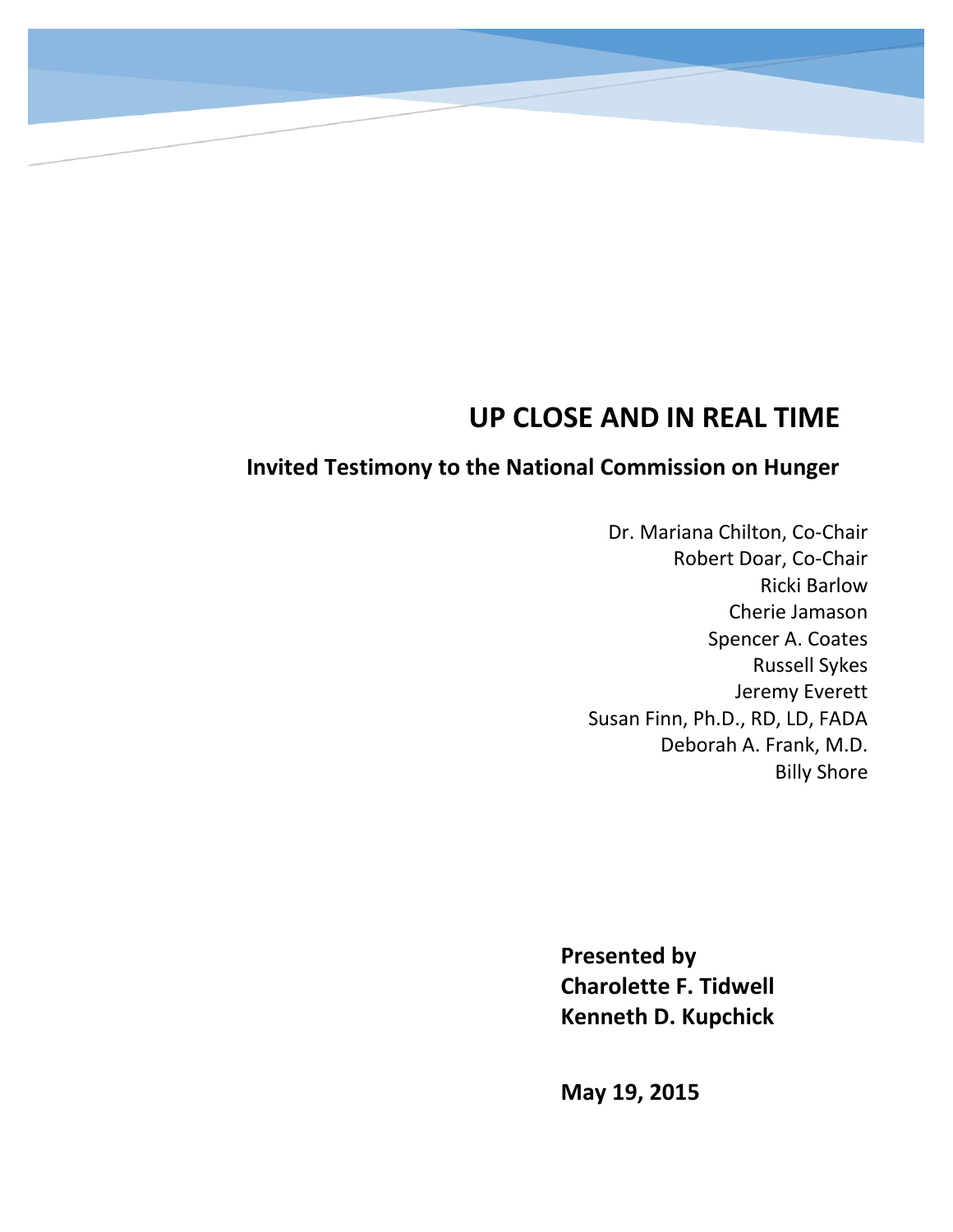#### INTRODUCTION

This testimonial to the National Commission on Hunger on this day, May 19, 2015, is the combined effort of Ken Kupchick, Director of Marketing and Development for the River Valley Regional Food Bank located in Fort Smith, Arkansas and myself, Charolette Tidwell, Director of Antioch Consolidated Association for Youth and Family, a hunger relief not-for-profit agency, also located in Fort Smith.

#### PERSONAL BACKGROUNDS

#### Ken Kupchick

Mr. Kupchick has served the food bank for the past five years and has been instrumental in raising the awareness of the community at-large to hunger-related issues and the need for building the capacity and capitalizing on logistical synergies at the agency level. Prior to serving at the food bank, Mr. Kupchick was an economic analyst and sales management executive in trucking industry with ABF Freight System.

The River Valley Regional Food Bank maintains an active roster of 188 member agencies feeding approximately 43,000 people in an 8 county area of West Central Arkansas, slightly larger than the state of Connecticut. The food bank distributes nearly 8 million pounds of food annually with an estimated value of approximately \$13.1 million. The food bank is a member of Feeding America, the Arkansas Hunger Relief Alliance and is a community partner of the United Way of Fort Smith Area

#### Charolette Tidwell

My professional background includes 36 years in acute care and long term care nursing, nursing administration, and human resource development at the hospital and corporate levels along with 15 years of experience as the director of Antioch.

Antioch distributes over three-quarters of a million pounds of food a year to approximately 7,000 individuals a month, and 11,750 unique individuals each year. Antioch is an all-volunteer organization. We operate the largest food pantry operation in Fort Smith and uniquely a Senior Mobile Pantry geared to serve residents in low-income housing in the surrounding area.

As a child, I experienced the issues of being raised in poverty. Together with my professional experiences, I bring a health perspective to the ravages of poverty and hunger.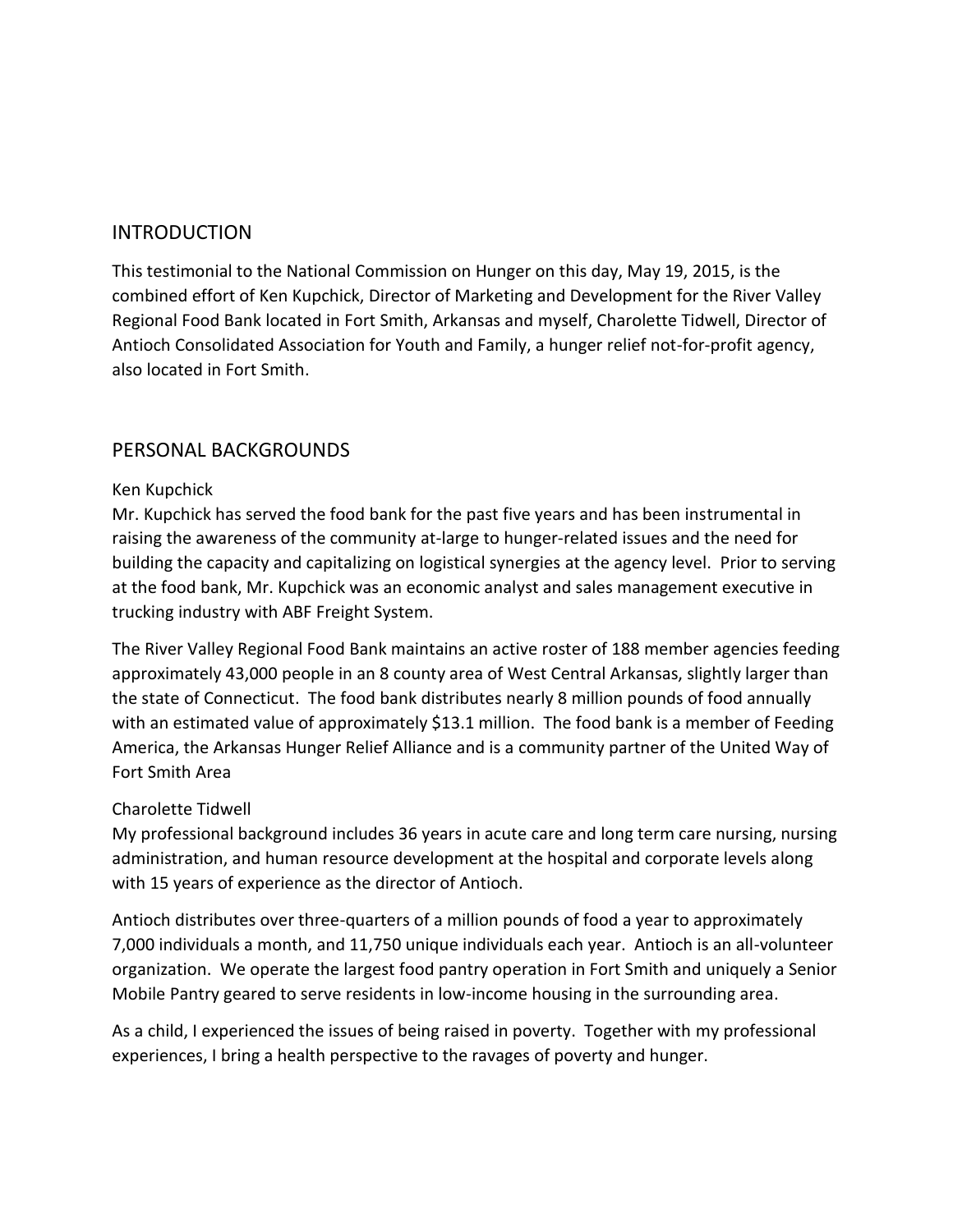#### EXECUTIVE SUMMARY

We present to you today our personal perspectives in providing for those resigned to supplementing their family budgets with donated and salvage foods. I will focus on the plight of the elderly facing financial, medical, nutritional and transportation hurdles. Arkansas leads the nation in terms of the percent of its elderly population threatened by hunger. I would like to draw attention to our children and the obesity problem as they rely on canned foods, over processed microwave meals and snacks. And I would like to discuss our families who are disconnected from a sense community, often as a result of a chronic reliance on food pantry and other government assistance programs.

To effectively reduce very low food security among the one-in-five Arkansans struggling with hunger, we must restore a proper sense of place within our broken neighborhoods.

At a time when public school budgets are being slashed, each low income elementary school needs to become guiding light oasis to our youth. We cannot accept that 70% or more of a school's student population live in a household with income levels so low that the government must step in and provide two supporting meals and think our work is done. Just as man may not live by bread alone, children deserve so much more. Our schools serve as beacons of hope. They are Oz.

For our elderly, we must stop marginalizing their current circumstances. When we know that one in four young adults will eventually become long-term disabled, and we know even the financially secure are just one paycheck or two from financial insolvency, we must treat our elderly neighbors with the same compassion as we do our youth.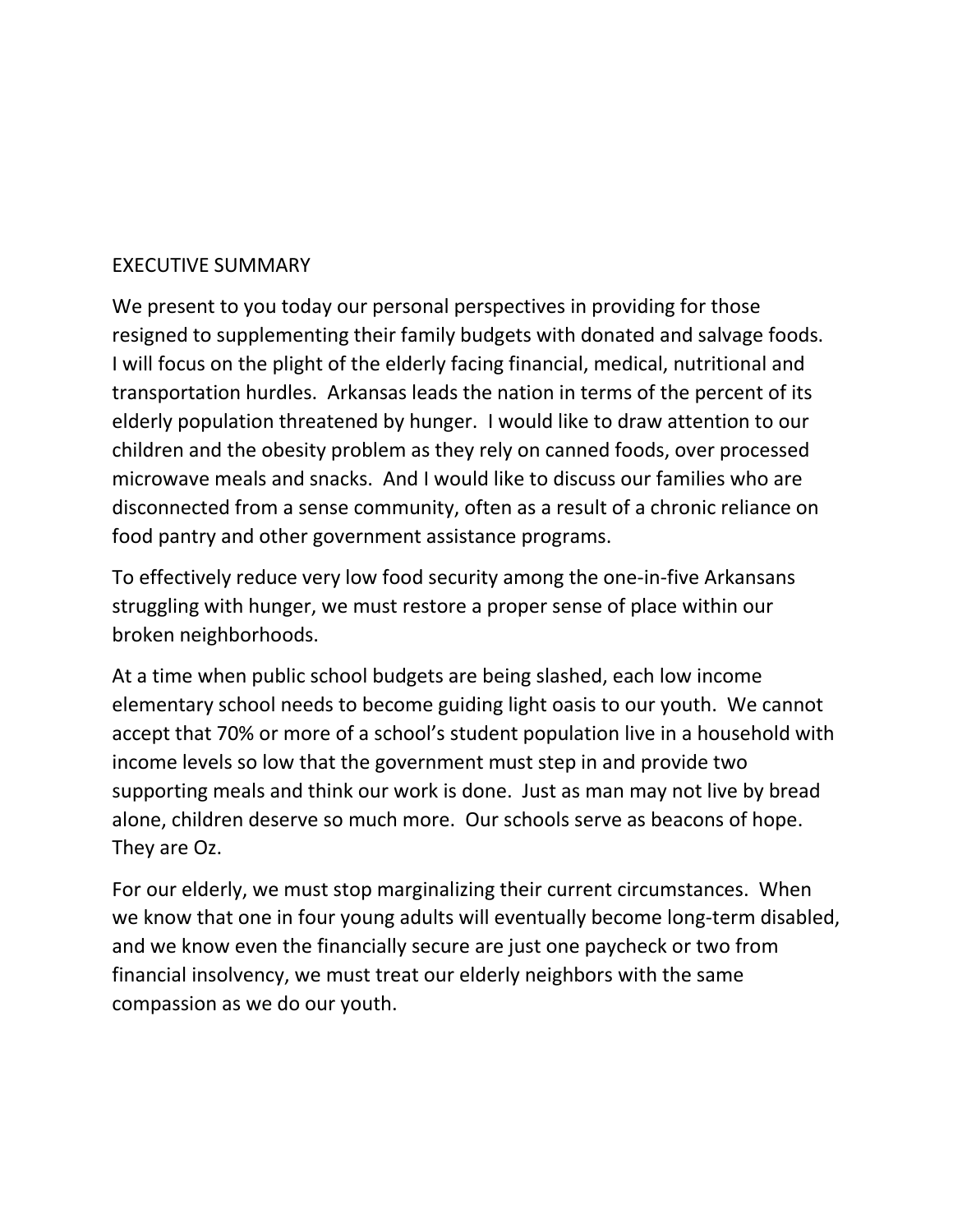It's an uncomplicated philosophy at Antioch. Treat people as people. We are dealing with too large a population base not to do so -- one in four seniors, one in five adults, and as many as one in three children. The problem is too severe to ever treat people severely.

I believe that there are fundamental individual rights:

# PASSION CARING

# RESPECT FOR OTHERS

I believe that there is too much judging of others and far too much marginalizing. We cannot push others down based upon title, income or level of education. We can lift up. I see much promise in so many that come to the pantry. Connecting opportunities of hope is how I can help them far beyond a box of food.

The old folks may say, 'even a fool can teach you something.' Foolishness in that equation is within the one who fails to listen and fails to see potential.

My approach is no different than yours. I want a better America and a better Arkansas. I want the 4<sup>th</sup> of FDR's Four Freedoms -- Freedom from Want, to be a reality in this world. Consequently, we need to create an environment of hope – an environment that allows hope.

People will rise to the occasion when barriers are removed. Everyone wants to be successful.

We must recognize that all parents, and foster parents, want to raise whole children – and have just as much desire to do so as any other parent.

It takes a holistic approach. We cannot disqualify any group of people as less than important than another. The need is great and all across the spectrum, by age, by race and by circumstance.

Effective ways of reducing and even preventing food insecurity come from partnering across the spectrum as well. Solutions are not necessarily found in empirical data. I believe the "man on the ground" can be just as instrumental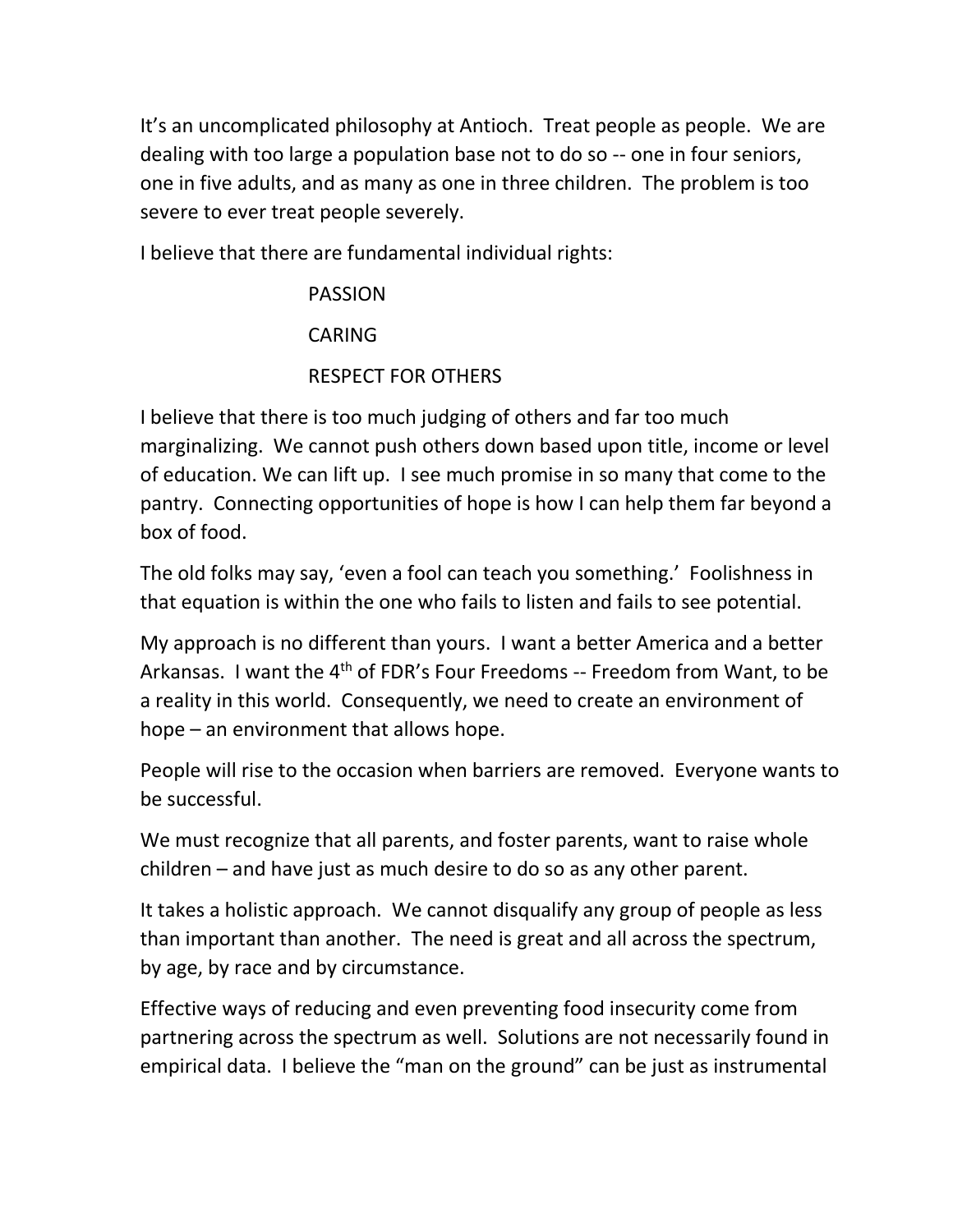in solving problems as they know how to do it and how to get it done. Strategies are sometimes best developed from the bottom up.

Nonetheless, the empirical data, IN FACT, points to an America in trouble and an Arkansas in crisis. The data, IN FACT, amalgamates to a nation in need of feeding over 49 million of its citizens facing food insecurity. The data, IN FACT, drills down to Counties dramatizing wide swings in adult and child food insecurity in rural, suburban and urban locations.

Studies and analyses continue to show the interconnectedness of food insecurity as it relates to compromised nutrition, compromised health, and compromised education. As such, the problem remains interdisciplinary, as does its solution.

We continue to look at food insecurity in terms of a two dimensional chart with food insecurity on the X axis and these socio-economic ills on the Y axis. But there is also a "Z axis" to consider. With food insecurity comes varying degrees of stress, anxiety, anguish and diminishing health. Food insecurity impacts the individual, the family, the community and our society.

I see a continuum of emotion in my work that deserves acknowledgement.

 First I see, people who have grown comfortable with a continual dependence on food support

But I also see:

- Families breaking from the stress of month after month with a need for more food and the stability it brings
- People experiencing chronic stress and anxiety, especially mothers, which causes untold medical and psychological problems both now and later on down the road
- People humiliated by needing food, especially seniors
- Even People exuberant from the relief of finding help. Yes, coming to a food pantry can be a happy experience.

Sadly, I see,

 Children oblivious to it all and children knowing far too much for their age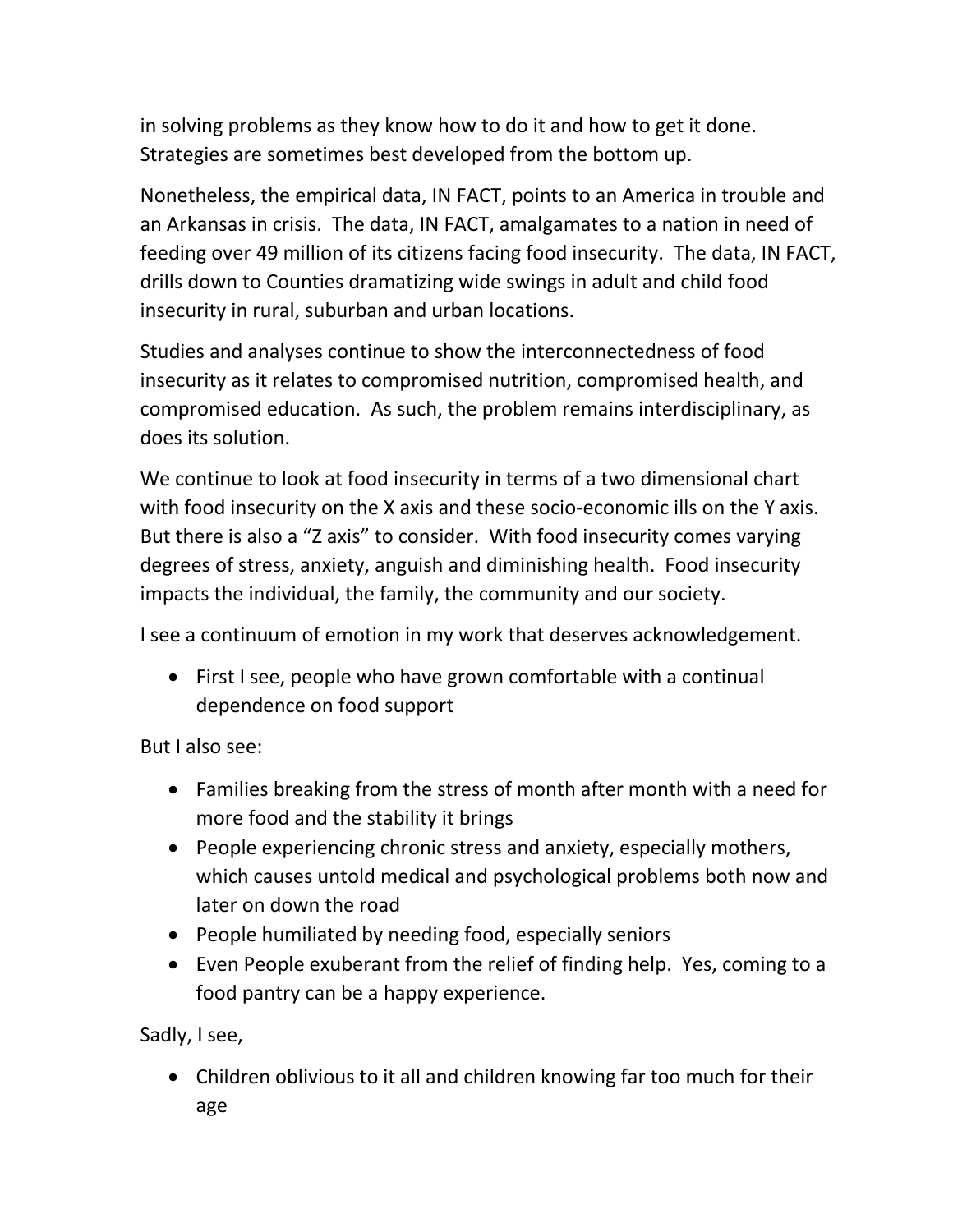I would like to stress that just as we often see **"unintended consequences**" to government actions or interventions, when it comes to creating food security, there are definitely **"unrealized benefits".**

The hunger relief work that I do, and that I can do with the help of Feeding America, the River Valley Regional Food Bank and the USDA, certainly has benefits beyond feeding. We often talk in terms of economic benefits and their multiplying effect on our community, there are intangible benefits that perhaps matter even more.

- We are feeding minds, bodies and souls, that's true.
- We are hopefully advancing children and their dreams.
- We are keeping families Together and Whole. The dinner table remains the place where everyone is there.
- We help to reduce physical and emotional abuse of spouses, children and the elderly.
- We are making Employees more productive and reliable.
- We bring back family tradition
- We foster a sense of community and belonging within it.

Is it not in these ways, that we make Arkansas and America Better?

I would like to address my further comments to the three groups of people I first mentioned: seniors, children and families. I would like to address our senior population first, as they are often the most forgotten segment, and often maligned in discussions about food insecurity.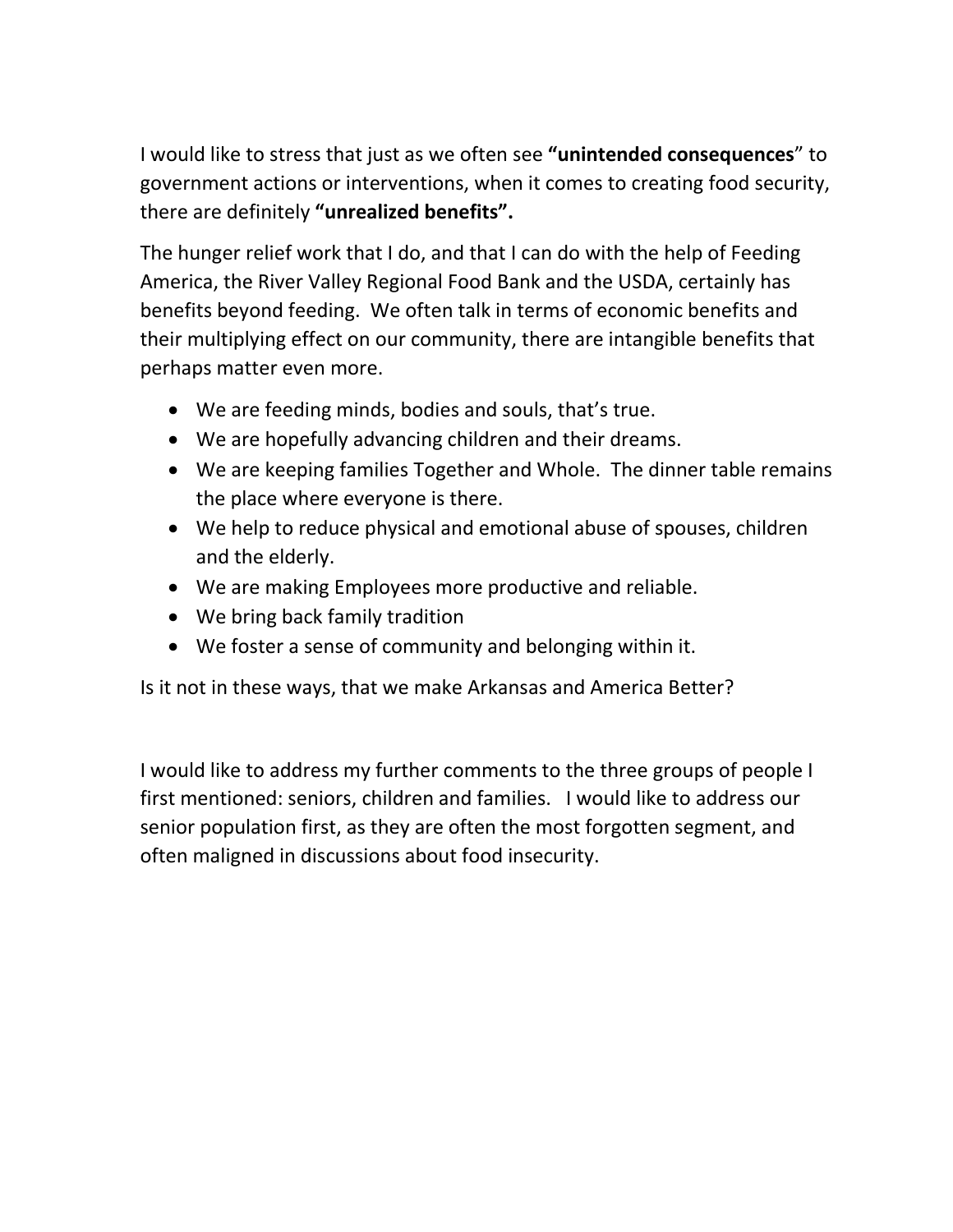## **SENIORS**

I personally experienced difficulties in getting food into the senior complexes. Resistance came from an honest disbelief that a problem existed. Housing managers simply did not see a need.

Why? Because our elderly are reluctant to ask for help. This is their norm.

Now, quite honestly, they bank on the delivery of the food. They can tell you the month, the date and time that I will be there.

Now, they are open in their communication about their food insecurity.

The "War Senior" – those over 70, won't trust until they first know that you care. It takes building a relationship

And constancy. You must abide by your word. If you say you're going to do something, you better do it come rain, hail or snow.

### *What do seniors want from a pantry?*

They are a generation of nutritious food eaters and understand what good nutrition is. They are the ones that came off of farms and grew their own food. If they can make a garden, they will eat out of the garden they tend.

Trust me when I say; they are not the "Microwave Generation." They "cook - not wave" their food.

They don't like pre-prepared or frozen prepared foods. That's why so many fall through the cracks of Meals on Wheels.

They like fresh vegetables, fresh fruit, meat and dairy – they just can't afford them. They like their carbs.

Fresh foods bring them joy - *talk about "unrealized benefits!"*

They will accept uncooked frozen meats.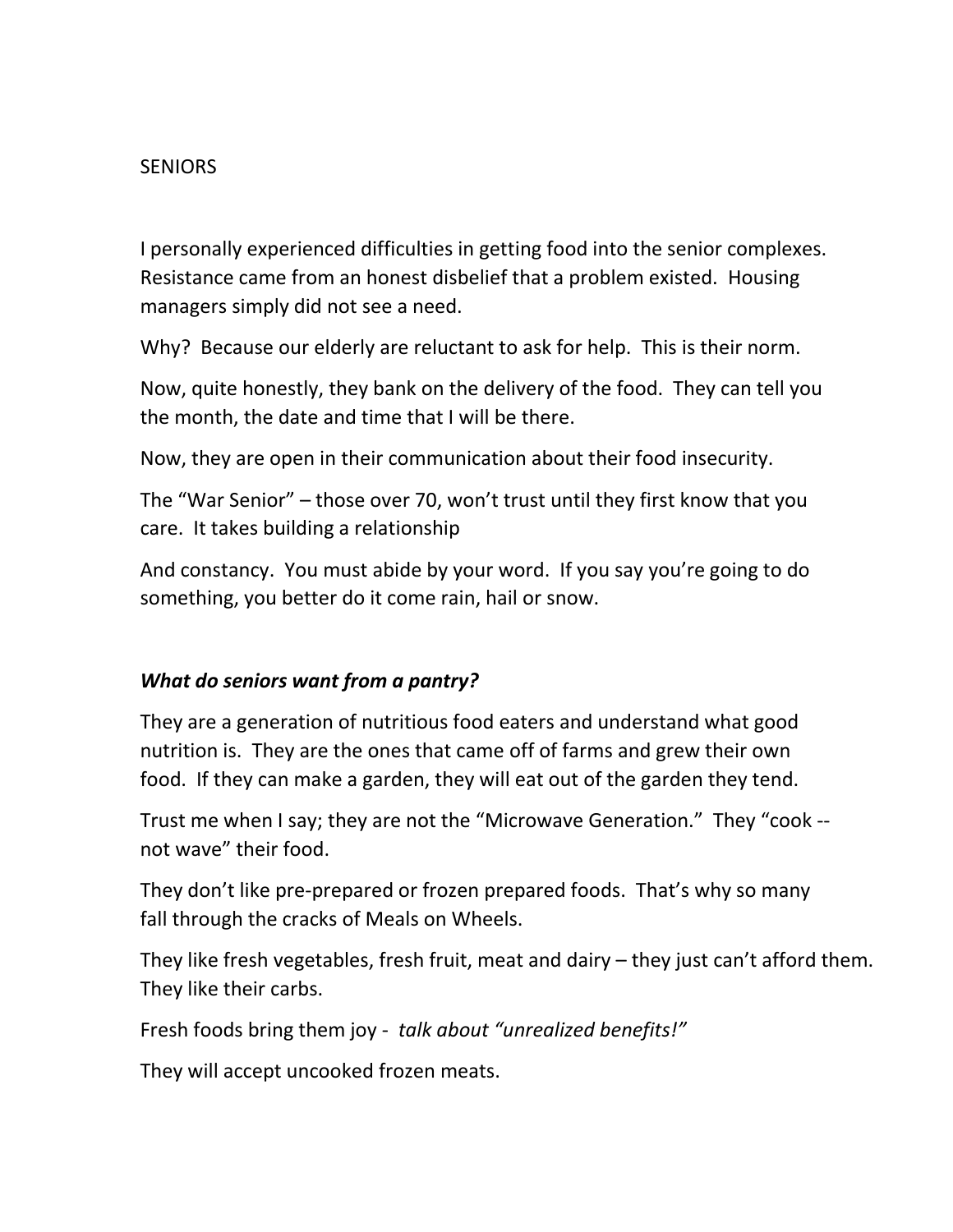They know what to do with any of the fresh fruits and vegetables that I provide. They are traditionalists and they are certainly not wasteful. I pick up from the farmer's market - greens, lettuces, carrots out of the ground, and green onions. They appreciate them all. I will tell you this, they are high on the jellies and jams, too.

The under-70 Senior is a new generation of elderly and the group in most need, mainly because they are a high disability group.

In Fort Smith, most spent their entire lives working at or near federal poverty thresholds. As you might expect, they lived *paycheck to paycheck*; renting as opposed to owning a home. 40% of Fort Smith is rental property. For most, owning a home was not only not an option, it was never a concept.

In a nutshell, they scraped to get by. And now here they are with no assets to fall back on.

In their working years, however, food was abundant and food cost was relatively cheap. Feeding themselves and their families was possible. Saving, not so much.

As they aged, paying their monthly budget was a struggle, but they did so without food insecurity.

Kids grew up and out; sometimes back in, and often times evolving into grandparents raising grandchildren. The Under-70 Senior was hardly financially prepared but would not say "no".

One-fourth of these Seniors were true laborers and ended up on disability care. They especially find themselves now still needing to rent. Every escalating cost and new cost categories continually chip away at the amount of money available for food.

The first expense to go is transportation and car insurance. And in turn, they turn to cabs, and transit systems, or a possible friend. This means, food portability is yet another new problem.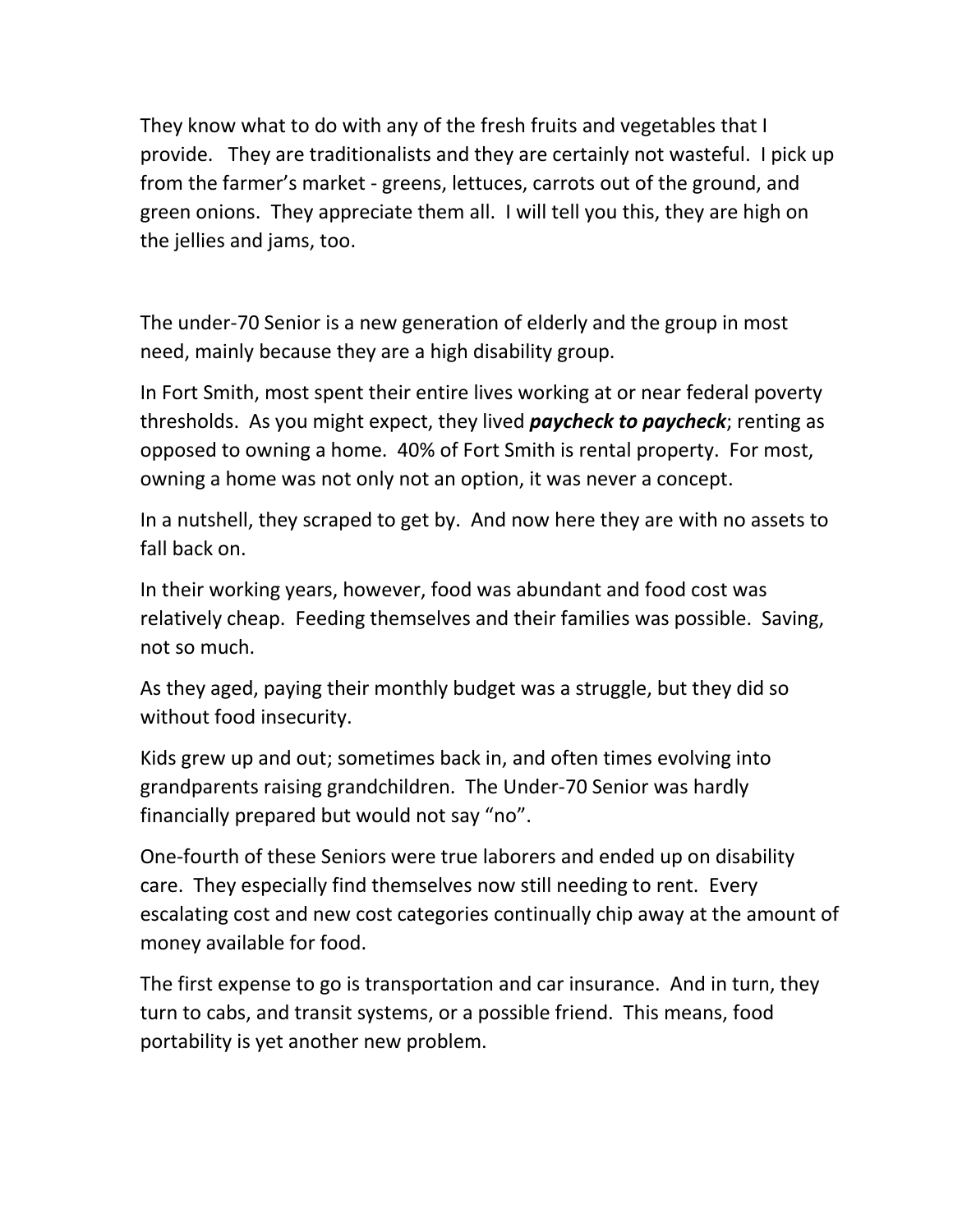*Basically, Our Under-70 Seniors have created their own food deserts.* They didn't march blindly into retirement; they simply had no choice. The lack of funds, raising the next generation, a lack of transportation, needing to shop small quantities and needing to shop close to home has isolated them.

The older "War Seniors" would do without, but the Under-70 Seniors have been dealing with a barrage of clever and unique marketing ploys that have weakened their savings resolve. We're talking about such things as: Rent to Own, Paycheck Advances, Reverse Mortgages, Burial Insurance Policies, Low interest and Zero Down financing. And also, rising late payment fees and penalties, overdraft charges, over credit limit fees, and rent to own landlords that cancel contracts

We were all upset when the housing bubble burst and hurt the middle and upper class, but all along, for the poor, there have been these "savings bursting bubbles"

This is not to make excuses, but merely to understand where we are and that circumstances cannot be undone.

Now, there is only room for Grace.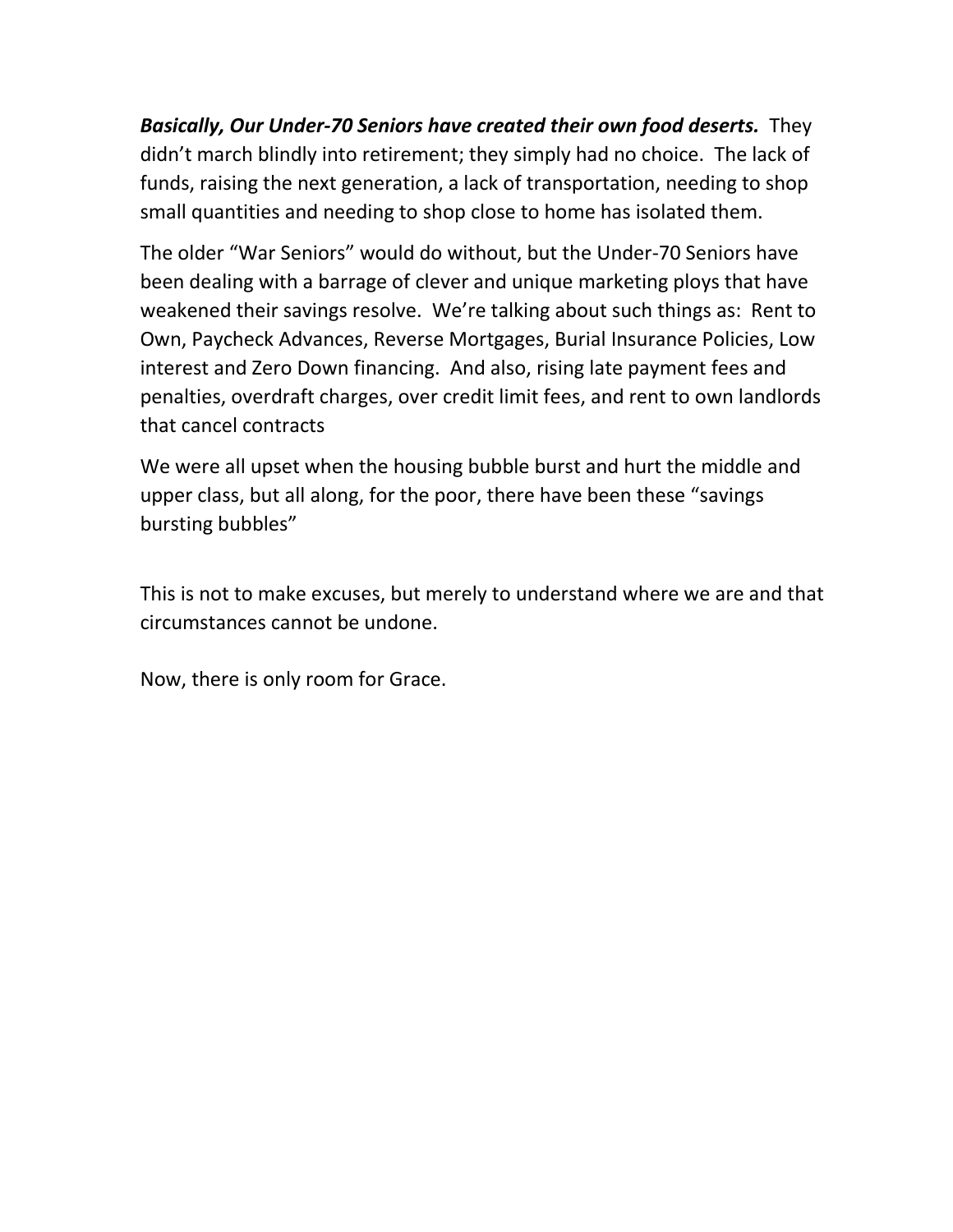## **CHILDREN**

Children are, indeed, our future.

There is much to be done concerning not only food safety but improving food quality. I honestly think if they invented canned food today, it would never pass FDA approval.

Content labels are as small as a six font. What has the potential to harm you is generally at the last of the list. Often it's written sideways.

There are Items required to be in bold print, like "Phenyl-Ala-nine" on a diet pop can. We see it in bold, but there is no explanation as to why or what potential harm exists. A good rule of thumb is that if you can't pronounce it, you shouldn't eat it.

We're marketing to children and so it is all about the front of the can or box. Labeling continues to fail to properly inform. A diet soda offers no fat, low salt, no carbs – that should be a good thing, then, right?

Why do we have such disregard for our nation's health? We can certainly do better than this.

We are complacent in raising these "Microwave Kids" who are fed overly processed and packaged foods. Even school nutrition programs and back pack programs can improve. Administrators are forced to put cost ahead of health, opting for overly processed and additive-laden food to drive down costs. It's not okay. How can at-risk clients be admonished for the foods they buy, when schools, agencies, food banks and others are just as guilty in providing unhealthy options.

We have to get kids excited about grocery store produce aisles, Farmers Markets, and community gardens. Why not a fun area in the produce dept.?

We have to get nutrition deeper into the curriculum, even if it's in the form of play. Telling children to "eat a rainbow of colors" is a good start.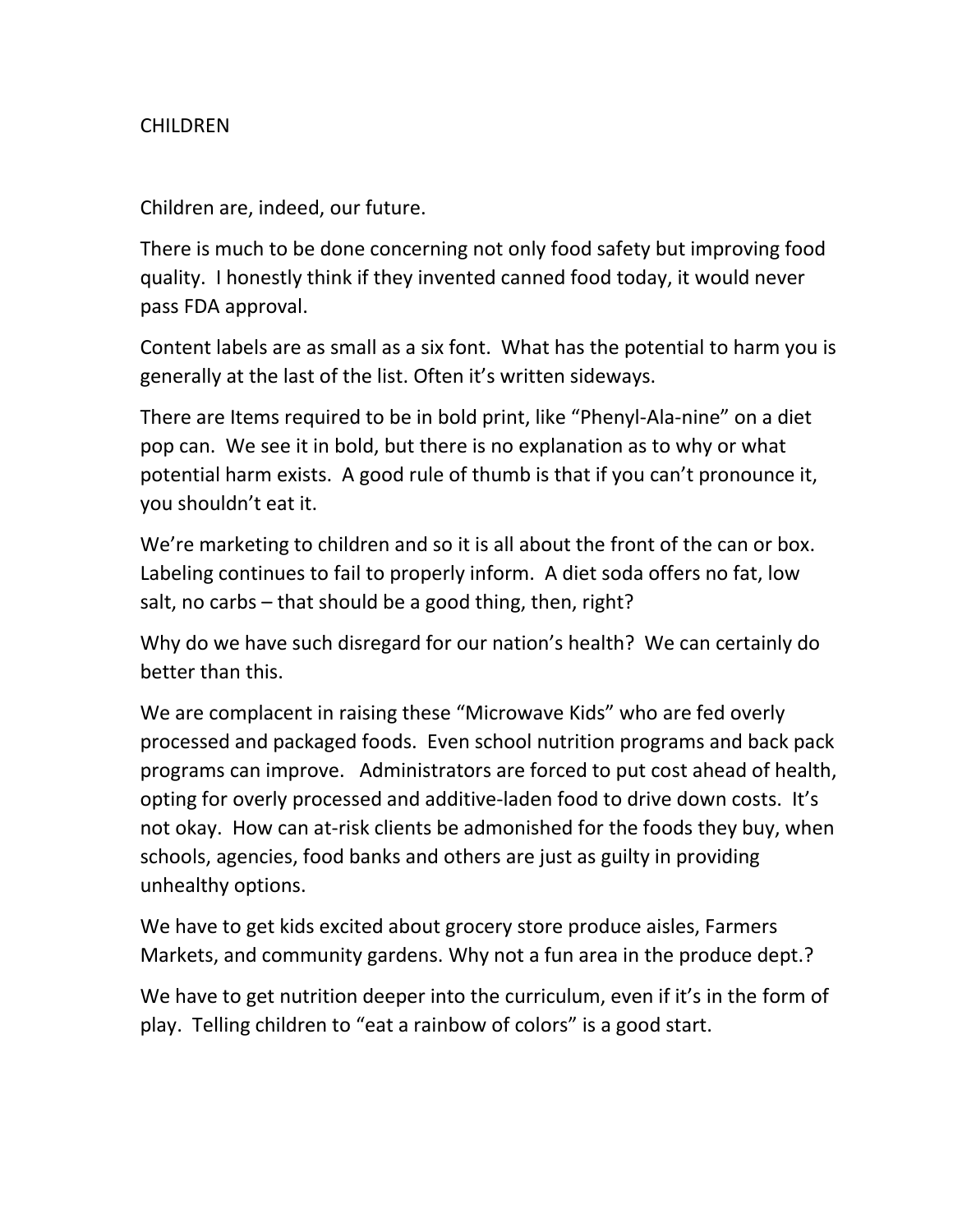## CHILDREN RAISED BY GRANPARENTS

I see a difference between the children raised by grandparents and the children raised by adults. I really get excited about getting nutritious food into multi-generation homes, because grandparents will cook and introduce these foods to their grandkids.

Kids raised at Grandma's House will eat nutritious foods of all kinds. But the child brought up by a younger parent simply will not.

Here's my hamburger test. At the pantry, should I grill a hamburger, a child raised by a grandparent will eat my deluxe burger with lettuce, tomato and onion on it. The child with a younger parent will pull it off the bun.

The child raised by a younger parent will eat carrot sticks, but only with low calorie Ranch Dressing added. This generation will eat anything with ranch dressing! These same kids would *never eat a carrot cooked in a stew.* Back at Grandma's House, that child will gladly eat it as they have become accustomed to these foods at an early age

In fact, children's eating patterns are established very early, in infancy and in early childhood, which is a major factor to consider

Hard-working younger parents, who also may be uncomfortable in the kitchen, for example, won't buy Gerber pureed spinach or meat for their infants -- *but they will give them pudding and dairy!* Why? Because they personally don't like meat and spinach products.

African Americans will introduce their children a lot earlier, often during their first year, to table foods prepared for an adult -- feeding the baby off the table. Is it any wonder that medical issues end up following later in life?

**We have to meet people at their level of understanding, build relationships and educate to change behavior.**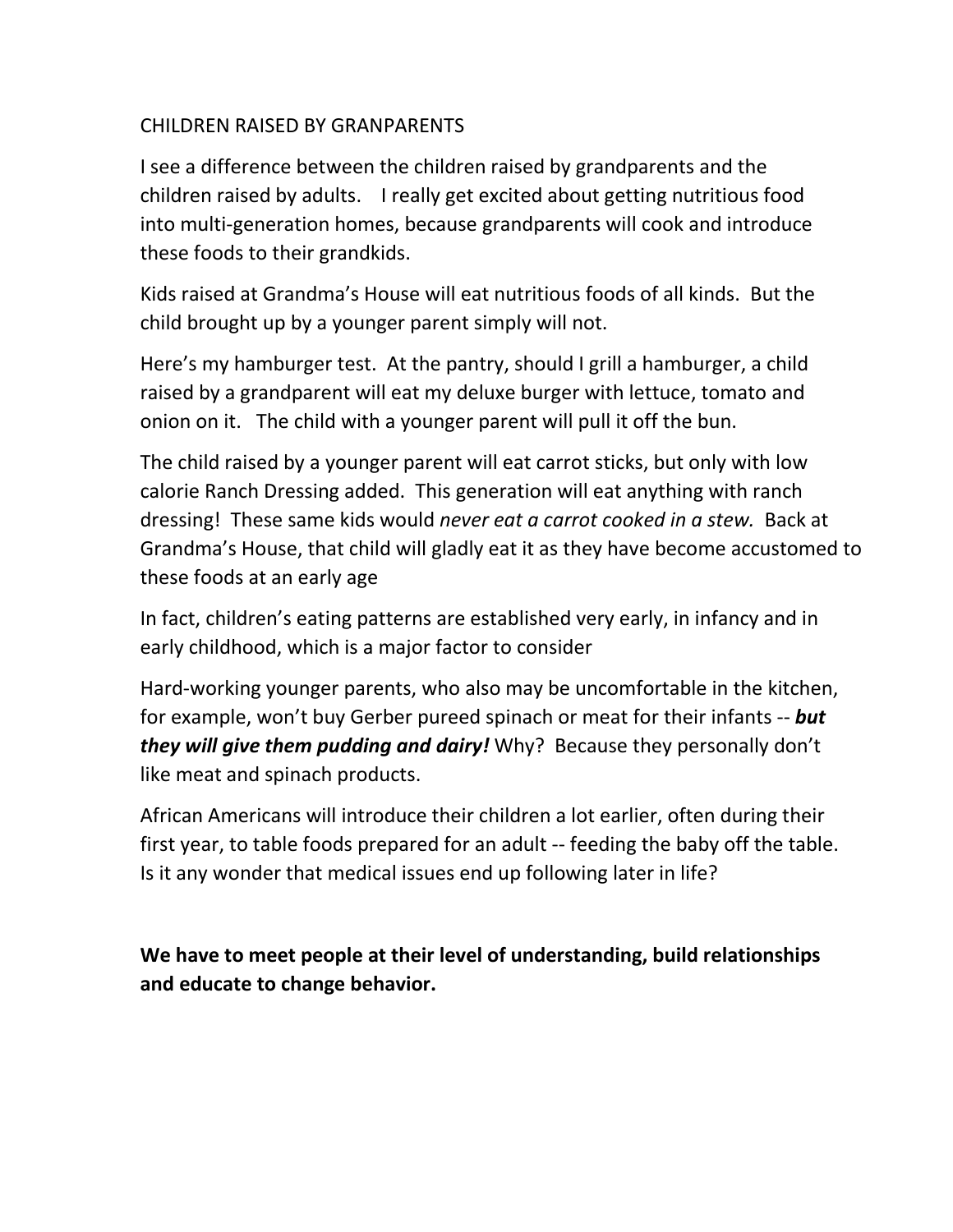## FAMILIES

Adults are the mentors, the family is the unit. We have lost structure.

Families don't cook. Holding a couple of jobs. The microwave is cooking. Nutrition must be introduced in elementary schools though play. If you have a mock kitchen, and "spruce up" the components in a dish, they will learn good nutrition.

But even with nutritional education, there is a break. Getting knowledge into the home is essential. There is no money for the components, or the utensils to cook. I still think this is better than nothing, but getting this knowledge transferred into the home is essential.

The Older generation taught the next generation how to cook. That seems to have fallen by the wayside. Cooking classes began in the 60's but were dropped for more sophisticated classes. Maybe, these classes should have been transformed, not dropped.

The working poor are truly "working" poor. They work harder per earned dollar. No question. They more often than not rely on brawn. We're told from an early age to work smarter not harder, and understandably so. Hard work takes its toll.

But we must remember that America was founded with brawn. We have a crumbling infrastructure and as we seek to repair it, we must call for the equal compensation for brains and brawn.

Today's Office Mom, can easily take a break from her desk job and look up the perfect "fennel and Italian sausage penne pasta" recipe. The Mom working the McDonald's counter doesn't have the break to do that, nor the computer access to do it. When Office Mom is off work, she might be stressed, but she is hardly exhausted. McDonalds Mom, *is* exhausted and returns to a stressed home, if not a second job first. She could care less about fennel and sausage.

Dinner is quick and easy, for several reasons, but mainly because she's tired with few choices in the pantry anyway -- and her paycheck still a few days away.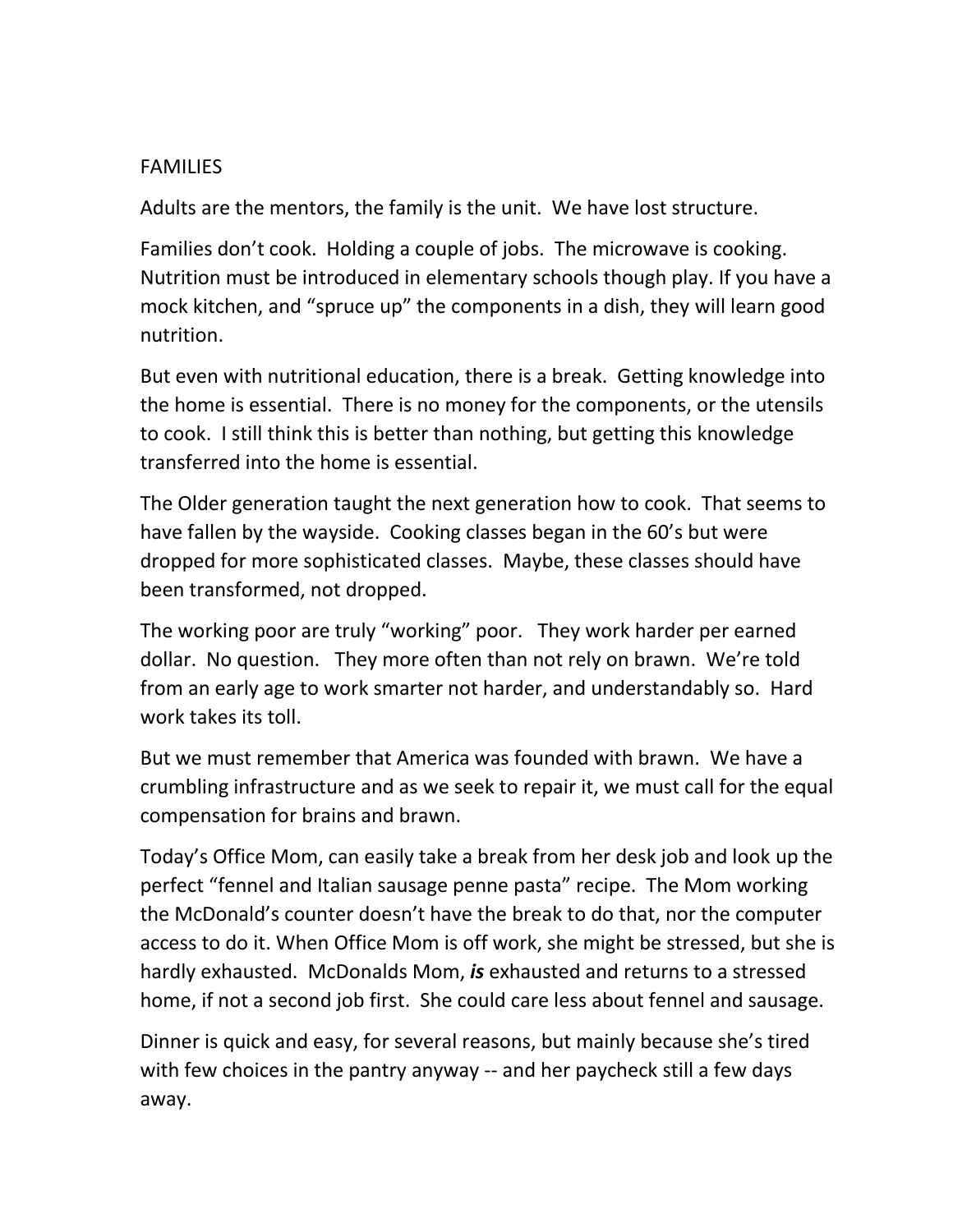So often when McDonalds Mom gets home, when it comes time to get something to feed the kids, they look for something close by. Something in their neighborhood for convenience. There is no Supercenter close to home. Hardly any gas in the car, anyway. The encumbrances to buying fresh products exist, but during the work week, food purchases are naturally about staying close to home.

Sixty may be the new 40, when you live life in an office environment; but 40 becomes the new 60 when you've broken your back making a living.

People standing in a pantry line, have restricted mobility, multiple medical issues, multi-system medical problems, and a lifetime of poor dental care. It's not all do to using drugs, as people are inclined to say. Teeth aren't missing because of drugs, but because community dental programs pull teeth as their primary care strategy. Appointments take 6 weeks and by the time that comes around, decay and infection has taken over.

Dinner at the table is an American tradition, like apple pie. Dinner table talks allow the family a higher level of bonding and institute a higher level of nutritious feeding habits.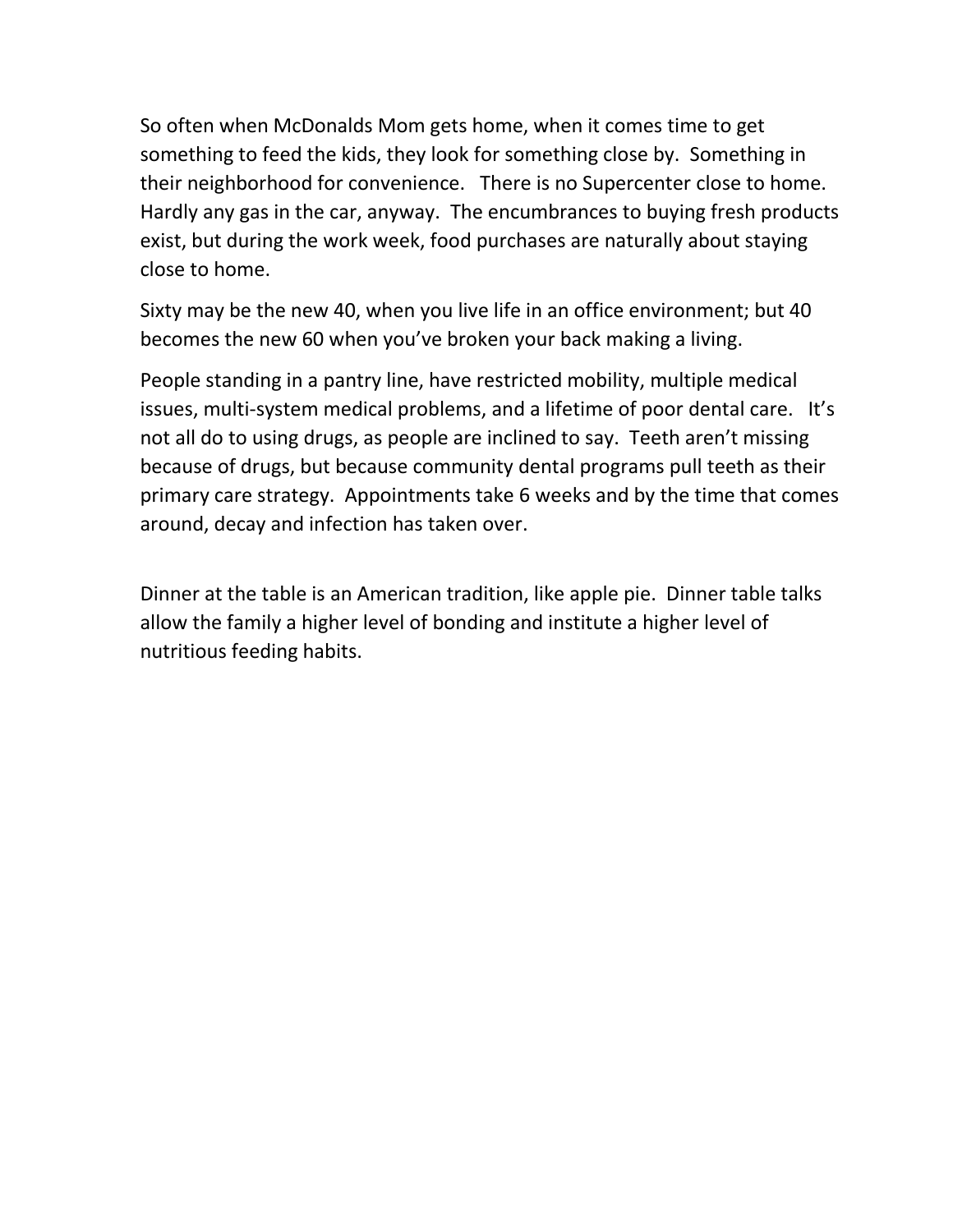## SOLUTIONS AND RECOMMENDATIONS

# **With the bulk of hunger relief continuing to rest at the doorsteps of community pantries, nutritious foods must be sourced without its crippling cost.**

Agency-level hunger relief rests at the mercy of donated food products. All too often, these products consist of crackers, pop, cookies and other sugar items. The foods most needed to feed are the foods most elusive to obtain.

While food banks and Feeding America does their best to secure nutritious foods, they are similarly at the mercy and timing of donations.

Relying on any types of purchased food products that offer better nutritional support, breaks the bank of hunger relief agencies operating on a shoe-string budget.

## **Hunger relief agencies require a sustaining level of support that they can count on from their food banking and Agribusiness counterparts.**

Produce sourcing should be an ongoing process. Produce availability should not be subject to the rejection standards of the grocery community.

An agricultural state such as Arkansas should have the overwhelming support and embrace of its farming community and its government.

Fort Smith should be developed as a food hub for West Central Arkansas and Eastern Oklahoma with the help of the USDA. Our area is "ripe" for Farm to Table initiatives. Such hubs stand as a ready source of large food donations.

### **Reward Good Giving**

The Sam Emerson Law that supports food donations is geared toward food recovery. It can be enhanced to provide incentives for "front haul" giving. Tyson Foods, for example, should be rewarded at or closer to fair sales value for product donations made direct from factory to food bank or agency.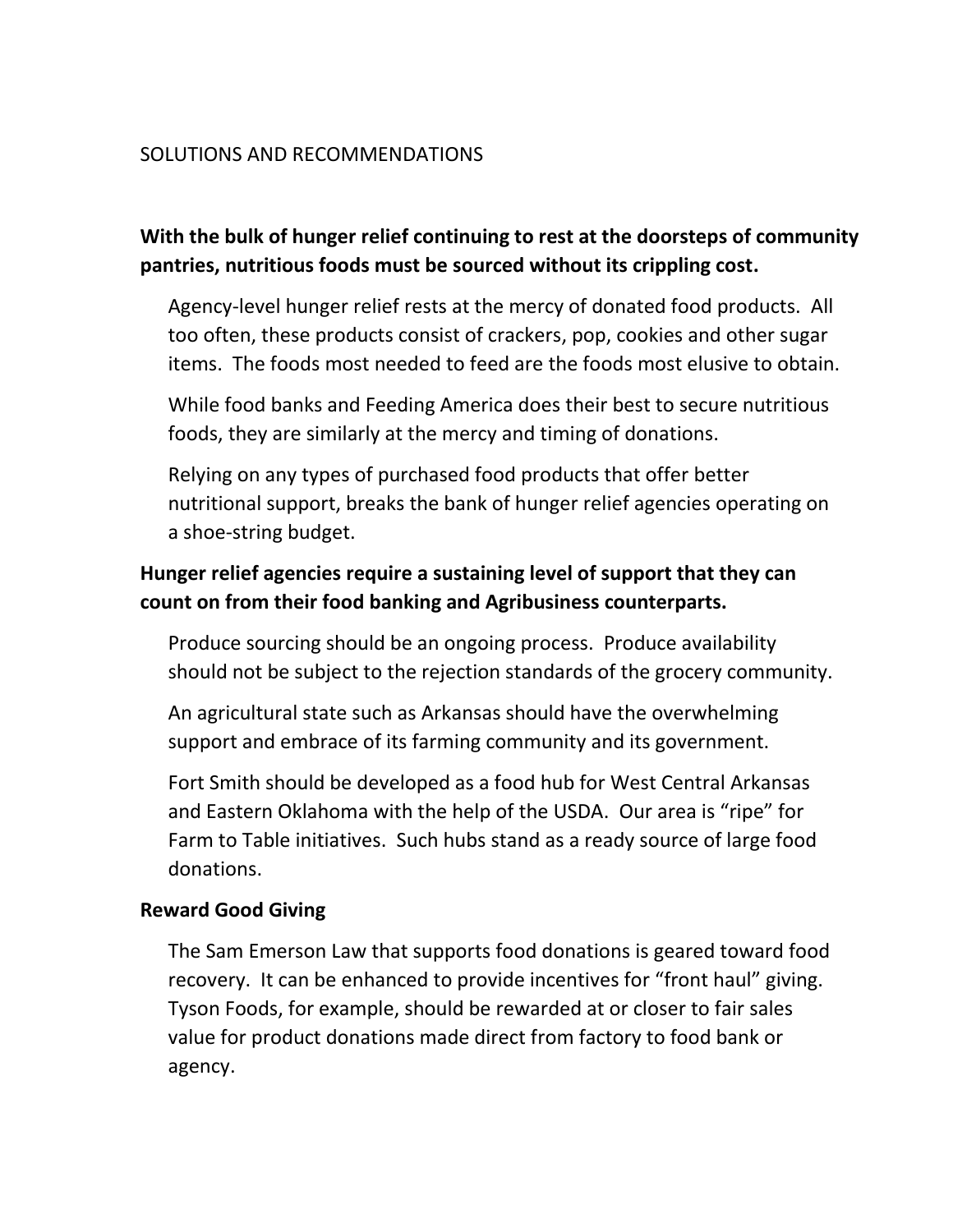## **Building agency capacity is critical and economies of scale must be recognized and rewarded.**

The products most needed are perishable or require freezing. These products are generally shipped in bulk. When an agency cannot accept a full load, stop off truck deliveries can be coordinated to support several agencies.

Funding is likewise needed for the added overhead costs as a consequence.

# **Solutions are Inter-disciplinary. Everyone in the pool! Stakeholders are abundant.**

Community Partnering is an integral component. Antioch and the food bank are embraced by local legislators, medical community, churches, church groups, community service organizations, the Fort Smith Public School System, the court system, TV and news media – both local and national, and even the U. S. Marshall's Museum.

These partnerships have typically been more about raising awareness and garnering volunteers and fundraising remains problematic. All parties have a vested stake in reducing food insecurity.

### **Solutions remain labor and cost intensive.**

Antioch's Senior Mobile Pantry requires a great deal of hands on effort, which is a nice way of saying, it is hard work. Each month, Antioch delivers groceries to 2,350 seniors. It takes sourcing, warehousing, packaging, transporting and delivering approximately 40 pounds of food per person.

Still, demand always outweighs supply, especially relative to nutritious foods.

This summer, Antioch will offer, Antioch in the Park, a once a month mobile summer pantry for the public at large. We will bring food products to the park and encourage family outings. Again, the process is equally labor and cost intensive.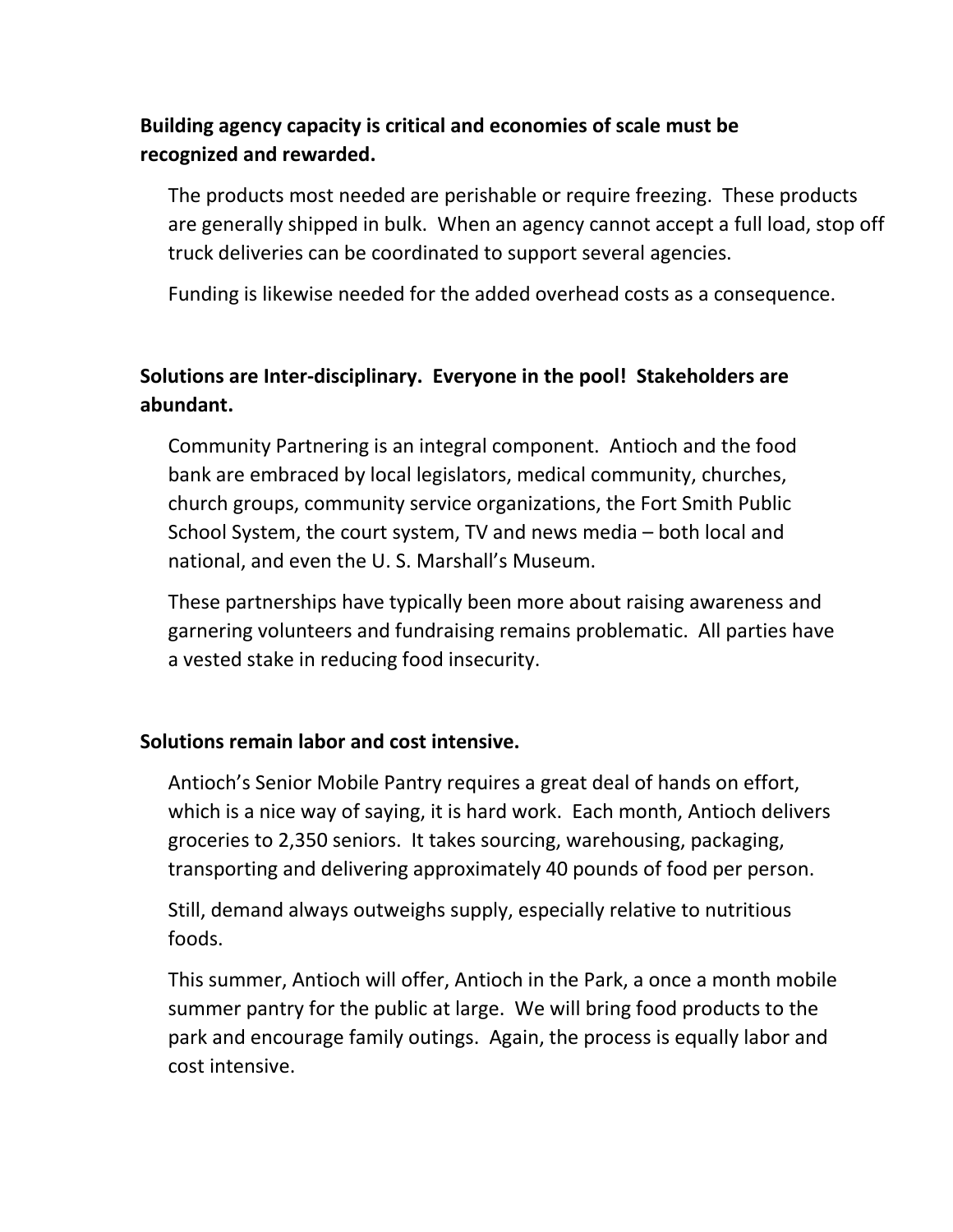#### **Nutritional Education is vital.**

Antioch and the food bank brings the importance of nutrition, health and wellness to our at-risk families through an annual fair event. We essentially offer a three-prong approach offering medical and dental support, nutritional education, and fun and fitness activities. Our medical and professional community join us to entertain and inform over 1,500 children and adults to make health benchmarking and cooking nutritiously on a budget family priorities.

No Kid Hungry's Cooking Matters at the Store programming has been warmly received in Fort Smith. Imagine, a simple \$10 grocery gift card brings hundreds to learning stations throughout a supermarket. We hope this program continues to find funding sources. We similarly welcome Cooking Matters classes to my hometown.

Public Schools should entertain offering nutritional education and financial solvency instruction at the earliest of ages.

### **We need to develop a new generation of Savers.**

We endorse federal government financed Children's Saving Accounts (CSA's). At the same time a birth certificate is created and a social security number is granted, a deposit is made. Such awards can be granted at the federal, state or private foundation level. Such accounts accrue with interest and pay at age 65.

Community financial partners must reward and encourage a savings mindset in our youth.

#### **Neighborhoods are vital.**

While Fort Smith considers itself a city of neighborhoods, our neighborhoods increasingly grow unequal. The public schools in our at-risk neighborhoods continue to have the poorest facilities.